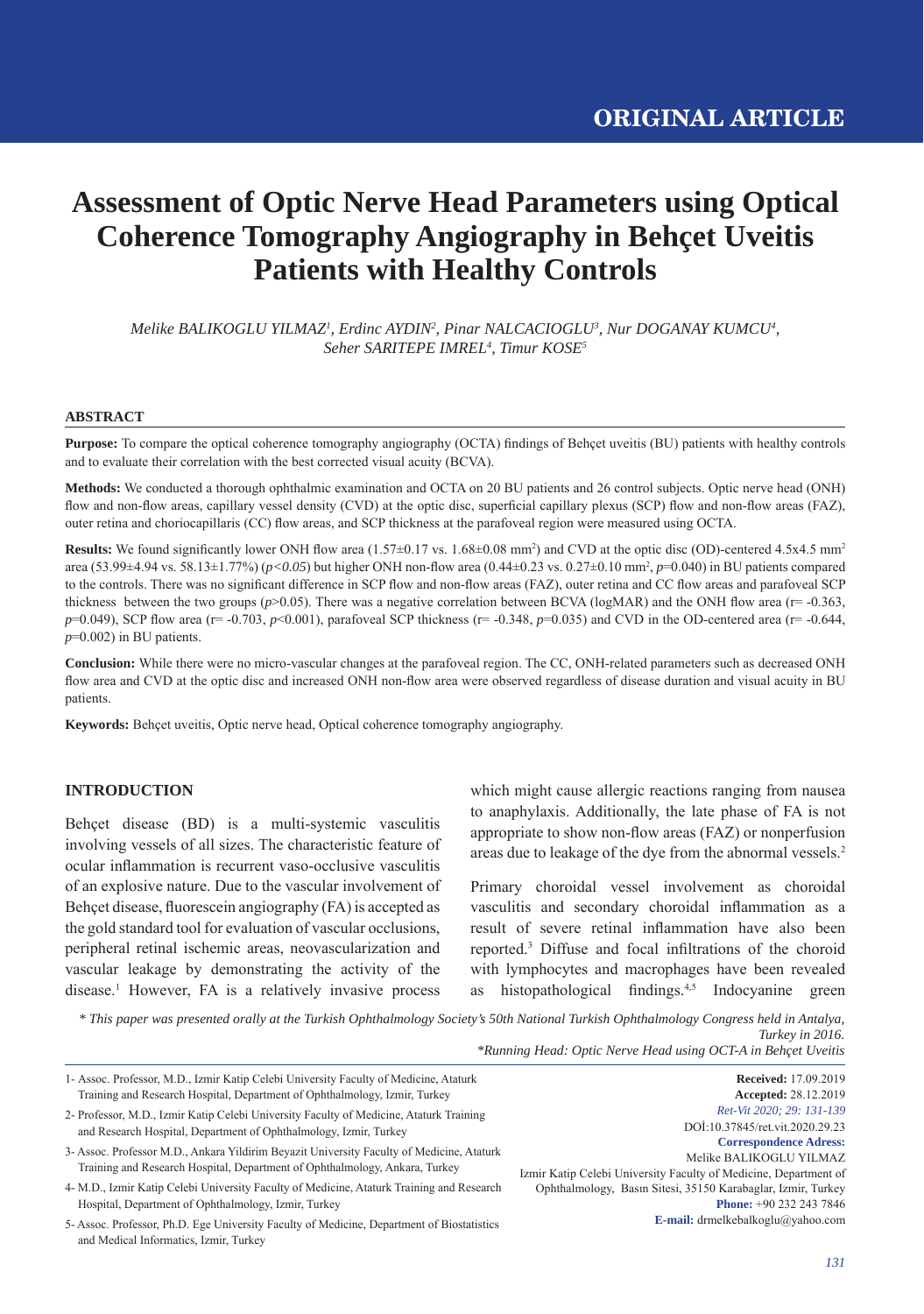angiography (ICGA) signs of choroidal involvement in BD including hypo- and hyper-fluorescent spots, irregular filling of the choriocapillaris, choroidal filling defects, staining of and leakage from choroidal vessels, and optic disk and diffuse choroidal hyperfluorescence in the intermediate or late phase of ICGA have been described.<sup>6-8</sup>

OCTA has been developed for non-invasive imaging of the retinal and choroidal microvasculature without the need for a dye injection and has allowed the study of the retinal vascular plexuses, especially demonstrating the retinal vascular structure layer by layer, and showing the superficial capillary plexus (SCP), deep capillary plexus  $(DCP)$  and choriocapillaris  $(CC)$  flow area in separate manner.<sup>9,10</sup>

The recent report by Khairallah et al. demonstrated that OCTA visualized and characterized perifoveal microvascular changes better than FA in eyes with active Behçet uveitis.11 To best of our knowledge, there is no study in the literature comparing the optic nerve head (ONH) flow and non-flow area and the capillary vessel density (CVD) at the center of the optic disc in Behçet patients.

The aim of this study was to compare micro-vascular changes of the parafoveal retina and ONH in Behçet patients and healthy subjects using OCTA and to correlate our results with the best-corrected visual acuity (BCVA).

# **MATERIALS AND METHODS**

This retrospective study was conducted at the Uveitis and Behçet Unit of the Eye Department of Izmir Katip Celebi University Ataturk Education and Research Hospital. The study was approved by the Institutional Ethics Committee of Izmir Katip Celebi University, School of Medicine (21 November 2016, No. 279). The study was conducted in accordance to the tenets of the Declaration of Helsinki.

The study group consisted of subjects diagnosed with Behçet Uveitis (BU). Behçet Uveitis defines those patients with posterior segment involvement in ocular Behçet's disease which met the 1990 classification criteria of the International Study Group for Behçet's Disease.12

All patients in the study group were in stable clinical remission. The exclusion criteria were the presence of significant media opacities such as dense cataract, vitreous haze or vitreous hemorrhage; poor fixation that did not allow obtaining images of adequate quality; intraocular pressure > 21 mmHg; a refractive error greater than 3 diopters; and the diagnosis of any other confounding ocular pathology such as diabetic retinopathy, hypertension, glaucoma, or optic neuropathy.

All participants had undergone a complete ophthalmologic examination including BCVA and intraocular pressure measurement, fundus examination, spectral-domain OCT, and OCTA. Additionally, FA was performed in patients with BU.

## *Optical Coherence Tomography Angiography*

We used the Optovue RTVue XR 100 Avanti (Optovue Inc., Fremont, CA, USA, version: 2016.1.0.12) with the split spectrum amplitude decorrelation algorithm (SSADA) to obtain OCTA images for all subjects who met the diagnostic criteria. Motion artifacts were reduced with the motion correction technology (MCT) software. The device uses a wavelength of 840 nm and a bandwidth 50 nm and can obtain 70,000 A-scans per second. The OCTA images obtained were 6 x 6-mm in size from the macula and 4.5 x 4.5-mm from the optic nerve head. Two orthogonal OCTA volumes were acquired to perform motion correction. The scans were repeated if image quality was unsatisfactory. *En face* OCT images were compared with the corresponding *en face* structural images and cross-sectional OCTA to detect the presence of signal loss and shadowing. Only scans without significant motion artifacts and with a signal strength index > 60 were taken into account.

## *Vascular layers segmentation and fl ow density analysis*

Vascular retinal layers were visualized and segmented as previously described.13,14 Two masked investigators (MBY and ND) independently checked the segmentation quality before image analysis. The software has in-built segmentation (superficial and deep retinal vascular plexi (SCP and DCP), outer retina and choriocapillaris (CC)) but manual segmentation was used to confirm the findings on OCTA. Flow, non-flow and density measurements were also performed on the optic disc. Density measurements were performed both inside the disc and at the peripapillary area with the standard measurement technique of the device.

# *Statistical analysis*

The IBM SPSS Statistics (23.0) package software was used for the analyses. The chi-square test was used to compare categorical variables between the two groups. The Shapiro-Wilk test was used to determine the conformance of the numerical variables with a normal distribution in the two groups. We employed the Independent samples t test to compare the numerical variables that had a normal distribution and the Mann-Whitney Test to compare the others between the groups. The linear relationship between numerical variables was evaluated with Spearman rho correlation analysis. A p value  $\leq 0.05$  was considered statistically significant.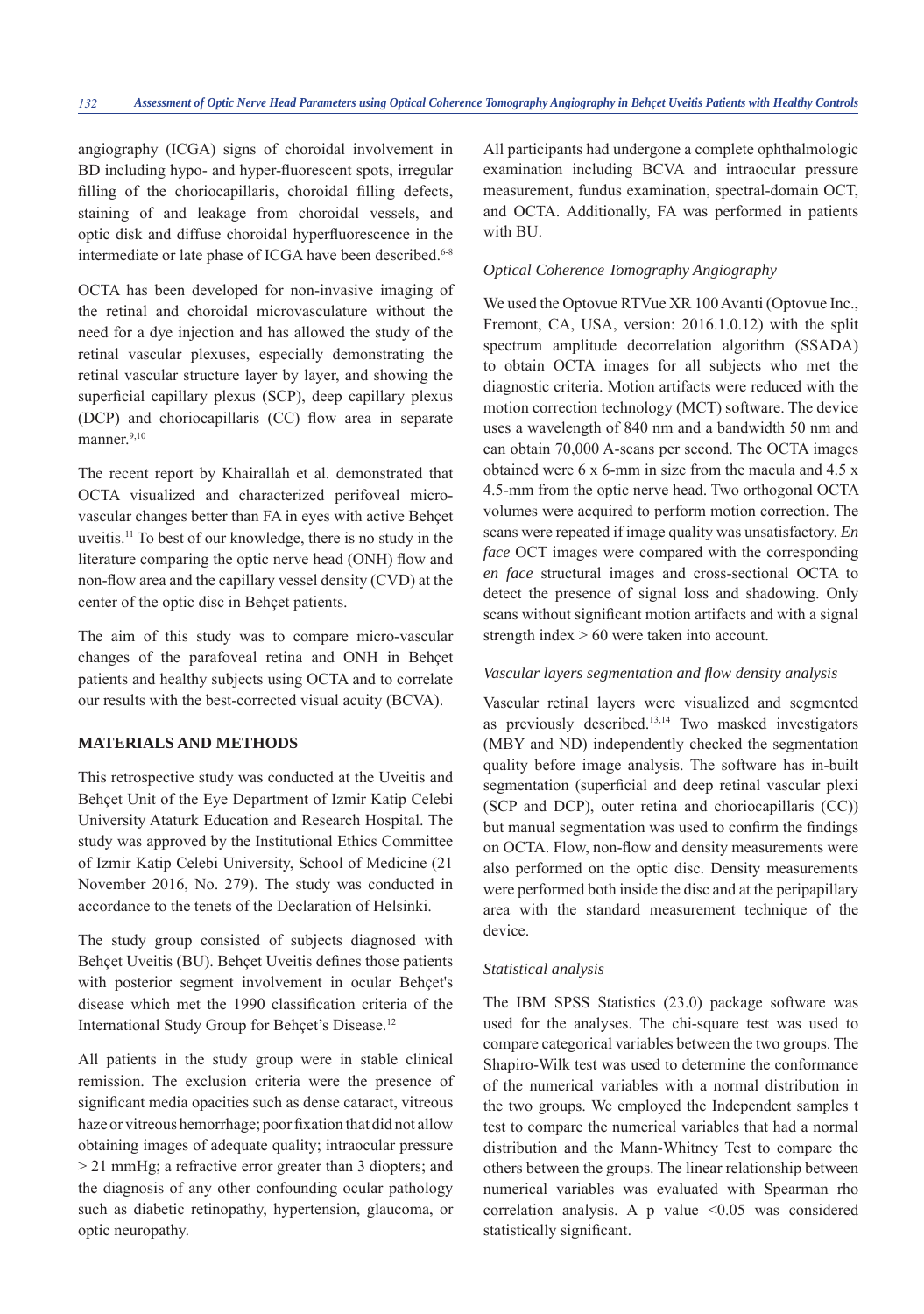## **RESULTS**

#### *Demographic characteristics*

The age and gender characteristics of the Behçet uveitis group and the healthy controls were similar ( $p > 0.05$ ). The mean age of the 8 (40%) female and 12 (60%) male Behçet patients was  $42.70 \pm 12.02$  (25-72 years) years and the mean follow-up duration was  $68.15 \pm 32.14$  (19-114 months) months. The control group included 26 healthy participants consisting of 16 (61.5%) females and 10 (38.4%) males with a mean age of  $44.46 \pm 14.46$  (16-76 years) years. There was no statistically significant difference in age

or gender between the BU patients and healthy controls  $(p > 0.05)$  (Table 1). The most common complication of ocular Behçet was epimacular membrane (in 8 eyes (20%)) (Table 1). Cataract surgery and vitreoretinal surgery had previously been performed in 1 and 2 eyes, respectively.

#### *Optical coherence tomography angiography analysis*

The OCTA data of both eyes of the subjects are listed in Table 2. The Behçet patients had significantly decreased capillary vessel density (CVD) at the optic disk (OD) centered 4.5 x 4.5 mm<sup>2</sup> area (53.99  $\pm$  4.94 vs. 58.13  $\pm$  1.77,  $p = 0.030$ ), lower ONH flow area  $(1.57 \pm 0.17 \text{ vs. } 1.68 \pm 1.05 \text{ s})$ 

| <b>Table 1.</b> Demographic and clinical features of the groups.                                                                                                      |                                       |                                       |                      |  |
|-----------------------------------------------------------------------------------------------------------------------------------------------------------------------|---------------------------------------|---------------------------------------|----------------------|--|
|                                                                                                                                                                       | <b>Behçet's disease</b><br>$(n = 20)$ | <b>Healthy controls</b><br>$(n = 26)$ | P- value             |  |
| Age (years), mean $\pm$ SD                                                                                                                                            | $42.70 \pm 12.02$                     | $44.46 \pm 14.46$                     | $0.662$ <sup>a</sup> |  |
| Gender (female / male), n (%)                                                                                                                                         | 8(40)/12(60)                          | 16(61.5)/10(38.5)                     | 0.147 <sup>b</sup>   |  |
| Follow-up duration (months), mean $\pm$ SD                                                                                                                            | $68.15 \pm 32.14$                     |                                       |                      |  |
| Epimacular membrane, n $(\frac{9}{6})^*$                                                                                                                              | 8(20)                                 |                                       |                      |  |
| Macular scar, $n \binom{0}{0}^*$                                                                                                                                      | 5(12.5)                               |                                       |                      |  |
| Optic disc pallor, $n \binom{0}{0}^*$                                                                                                                                 | 5(12.5)                               |                                       |                      |  |
| Retina pigment epithelium change, n $(\%)^*$                                                                                                                          | 5(12.5)                               |                                       |                      |  |
| Intraretinal cystoid change, $n \binom{0}{0}^*$                                                                                                                       | 1(2.5)                                |                                       |                      |  |
| Fibroglial tissue proliferation from the optic nerve head, $n \binom{0}{0}^*$                                                                                         | 1(2.5)                                |                                       |                      |  |
| <sup>a</sup> ; t-test $\frac{b}{c}$ : Pearson Chi-Square test<br>* The numbers given are the number of eyes. Percentages were calculated over 40 Behçet uveitis eyes. |                                       |                                       |                      |  |

**Table 2.** *Optic coherence tomography angiography measurements in Behçet uveitis patients (n = 20) and healthy control subjects (n = 26).*

| <b>Variable</b>                                                         | <b>Right Eye</b>      |                   |                          | <b>Left Eve</b>       |                    |                          |
|-------------------------------------------------------------------------|-----------------------|-------------------|--------------------------|-----------------------|--------------------|--------------------------|
|                                                                         | <b>Behçet disease</b> | <b>Control</b>    | $P$ - value <sup>a</sup> | <b>Behçet disease</b> | <b>Control</b>     | $P$ - value <sup>a</sup> |
| Visual acuity at the time of measurement<br>(logMAR), Median, (min-max) | $0.10(0-3.00)$        |                   |                          | $0.18(0-3.00)$        |                    |                          |
| Superficial capillary plexus flow area,<br>mm <sup>2</sup>              | $1.24 \pm 0.27$       | $1.36 \pm 0.16$   | 0.115                    | $1.22 \pm 0.29$       | $1.35 \pm 0.16$    | 0.123                    |
| Superficial capillary plexus nonflow area<br>$(FAZ)$ , mm <sup>2</sup>  | $0.34 \pm 0.16$       | $0.36 \pm 0.12$   | 0.650                    | $0.474 \pm 0.472$     | $0.35 \pm 0.14$    | 0.412                    |
| Outer retina flow area, mm <sup>2</sup>                                 | $1.21 \pm 0.17$       | $1.23 \pm 0.19$   | 0.509                    | $1.14 \pm 0.15$       | $1.23 \pm 0.25$    | 0.095                    |
| Choriocapillaris flow area, mm <sup>2</sup>                             | $1.89 \pm 0.11$       | $1.90 \pm 0.07$   | 0.822                    | $1.85 \pm 0.20$       | $1.91 \pm 0.07$    | 0.557                    |
| Optic nerve head flow area, mm <sup>2</sup>                             | $1.57 \pm 0.17$       | $1.68 \pm 0.08$   | 0.033                    | $1.38 \pm 0.19$       | $1.64 \pm 0.13$    | 0.003                    |
| Nerve head nonflow area, mm <sup>2</sup>                                | $0.44 \pm 0.23$       | $0.27 \pm 0.10$   | 0.040                    | $0.37 \pm 0.31$       | $0.29 \pm 0.17$    | 0.885                    |
| Capillary vessel density in disc-centered<br>4.5 x 4.5 mm area, $\%$    | $53.99 \pm 4.94$      | $58.13 \pm 1.77$  | 0.030                    | $52.80 \pm 3.46$      | $57.01 \pm 3.06$   | 0.007                    |
| Parafoveal superficial capillary plexus<br>thickness, um                | $122.50 \pm 14.62$    | $124.78 \pm 9.29$ | 0.885                    | $120.00 \pm 20.93$    | $120.17 \pm 23.07$ | 0.704                    |
| <sup>a</sup> ; Mann-Whitney U Test                                      |                       |                   |                          |                       |                    |                          |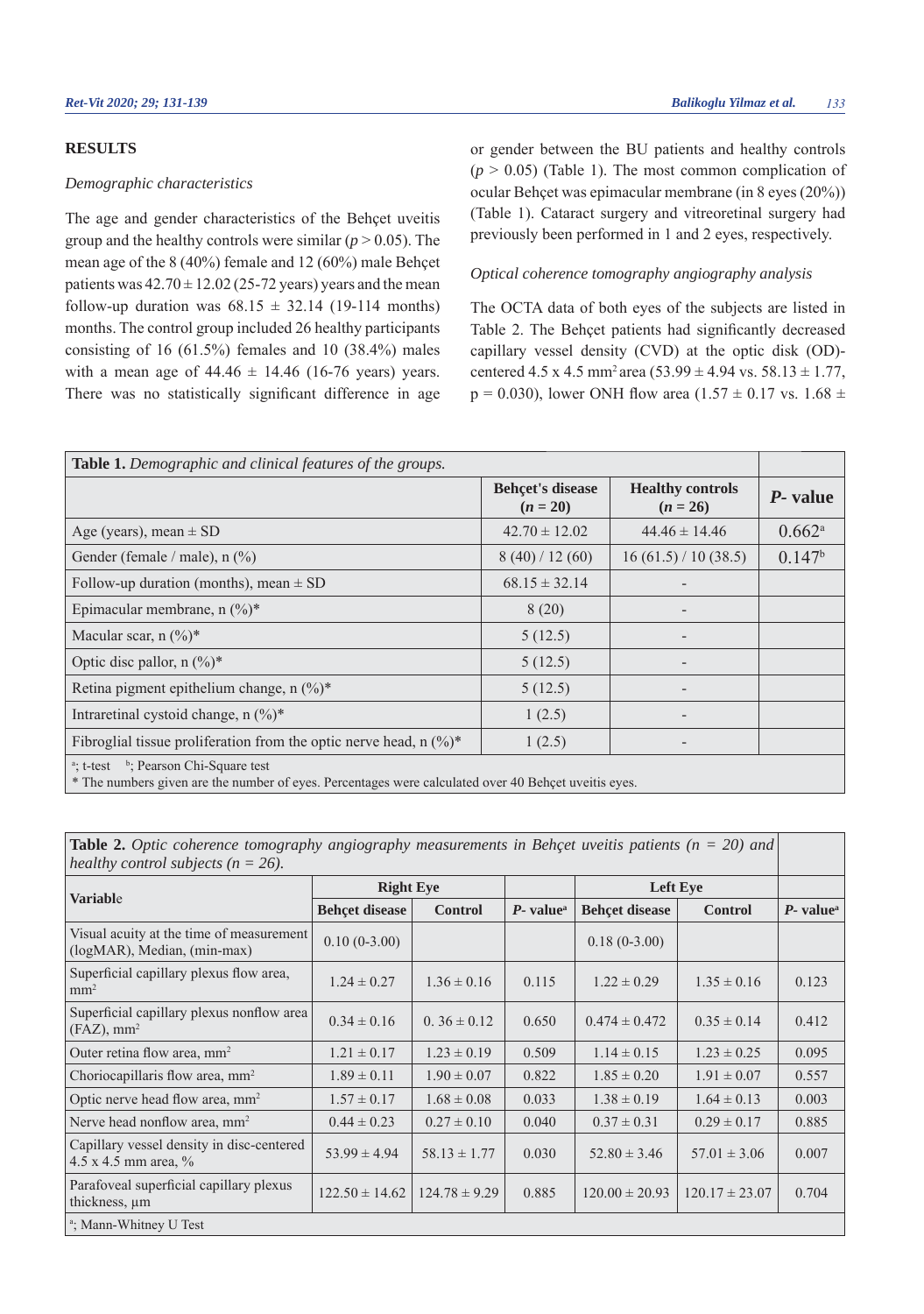$0.08$  mm<sup>2,</sup> p= $0.033$ ) and higher ONH non-flow area  $(0.44)$  $\pm$  0.23 vs. 0.27  $\pm$  0.10 mm<sup>2</sup>,  $p = 0.040$ ) in the right eye compared to the control group. There was no significant difference in SCP flow and non-flow areas, outer retina and CC flow area and parafoveal SCP thickness between the two groups ( $p > 0.05$ ). Besides, there was no significant correlation between disease duration and other OCTA data including the ONH flow area, ONH non-flow area, CVD in disc-centered  $4.5 \times 4.5$  mm<sup>2</sup> area, SCP flow area, SCP non-flow area, outer retina and CC flow areas in both eyes of Behcet patients ( $p > 0.05$ ).

# *Correlation of best corrected visual acuity with optical coherence tomography angiography parameters*

Evaluation of the right and left eyes ( $n = 40$ ) of BU patients  $(n = 20)$  revealed a negative correlation between the BCVA (logMAR) and ONH flow area ( $r = -0.363$ ,  $p = 0.049$ ), SCP flow area ( $r = -0.703$ ,  $p < 0.001$ ), CVD in disc-centered 4.5  $x$  4.5 mm<sup>2</sup> area ( $r = -0.644$ ,  $p = 0.002$ ) and parafoveal SCP thickness ( $r = -0.348$ ,  $p = 0.035$ ) (Table 3).

| <b>Table 3.</b> Correlation of visual acuity (logMAR) with<br>optical coherence tomography angiography parameters in<br>patients with Behçet uveitis (right and left eyes, $n = 40$ ) |                                   |                   |  |  |
|---------------------------------------------------------------------------------------------------------------------------------------------------------------------------------------|-----------------------------------|-------------------|--|--|
|                                                                                                                                                                                       | <b>Correlation</b><br>coefficient | $\vert P$ - value |  |  |
| Optic nerve head flow area                                                                                                                                                            | $-0.363$                          | 0.049             |  |  |
| Optic nerve head nonflow area                                                                                                                                                         | $-0.066$                          | 0.749             |  |  |
| Superficial capillary plexus flow area                                                                                                                                                | $-0.703$                          | ${}_{0.001}$      |  |  |
| Superficial capillary plexus nonflow<br>area                                                                                                                                          | 0.125                             | 0.475             |  |  |
| Outer retina flow area                                                                                                                                                                | 0.242                             | 0.160             |  |  |
| Choriocapillaris flow area                                                                                                                                                            | $-0.321$                          | 0.057             |  |  |
| Capillary vessel density in disc-<br>centered 4.5x4.5 mm <sup>2</sup> area                                                                                                            | $-0.644$                          | 0.002             |  |  |
| Parafoveal superficial capillary plexus<br>thickness                                                                                                                                  | $-0.348$                          | 0.035             |  |  |

#### **DISCUSSION**

The underlying pathology of Behçet disease is perivascular inflammatory infiltration of the veins, capillaries, and arteries of all sizes, together with a thrombotic vasculopathy.15 The destructive and recurrent attacks are responsible for irreversible ocular structural changes and indicate a poor prognosis. Recurrent attacks, especially when the posterior segment is involved, increase the risk of potential damage to the sensory retina and uvea and can cause irreversible loss of vision.16 Macular atrophy, macular inflammatory infiltrate, retinitis, optic disc atrophy

and branch retinal vein occlusion have been associated with the visual loss (especially when severe) in BU.<sup>17</sup>

Various imaging modalities are used to visualize diagnostic features, assess disease activity, monitor response to treatment, and detect structural changes in BU patients. Fluorescein angiography (FA) is the gold standard to show the leaky and occlusive nature of retinal vasculitis, capillary non-perfusion areas, macular edema, collateral formation, and neovascularization in these patients.<sup>18,19</sup> Indocyanine green angiography (ICGA) is used to evaluate choroidal involvement.16 However, a major limitation of both FA and ICGA is the need for dye injection with the potential risk of serious side effects in addition to the fact that they are time consuming. A blurred appearance due to leakage of the dye and/or staining and the variances in the dye transit time also make it difficult to obtain objective measurements.

Optical coherence tomography (OCT) is a standard ancillary test. It enables noninvasive imaging of the vitreomacular interface and the retinal and choroidal structures; measuring the choroidal thickness using the EDI mode of spectral-domain OCT; and detecting nonglaucomatous localized retinal nerve fiber layer (RNFL) defects in BU patients.20-21 OCT is also very useful for the identification of various patterns of macular edema.<sup>22</sup> On the other hand, FA is superior to OCT for monitoring perifoveal or diffuse retinal capillary leakage and macular or peripheral retinal non-perfusion in BU. Another imaging technique, the ultra-wide-field (UWF) imaging system (OptosPLC, Scotland, United Kingdom), can show a 200° ocular fundus view and has been reported to provide additional information that could alter the management of Behçet patients.<sup>23</sup> Fundus autofluorescence imaging, B-scan sonography, and ultrasound biomicroscopy have also been reported to describe some characteristics of BU.24, 25

Optical coherence tomography angiography (OCTA) is a new diagnostic tool that shows reproducible depth-resolved images of the circulation in the retina and choroid without need for a dye injection.<sup>9</sup> It uses the dynamic motion of blood cells to create intrinsic imaging contrast and computes a high resolution 3-dimensional image of the perfused vasculature. OCTA provides segmental assessment of the retinal capillary networks<sup>26</sup> in addition to quantification of ocular pathologies<sup>27</sup> and the microcirculation in the  $ONH<sup>28</sup>$ and the peripapillary region.<sup>29</sup> OCTA has been reported to demonstrate retinal ischemia as well as changes in intracapillary spaces in a number of diseases.30-33

Khairallah et al.<sup>11</sup> evaluated OCTA findings in 25 patients with active BU and compared with the FA findings. They showed that DCP was more significantly affected than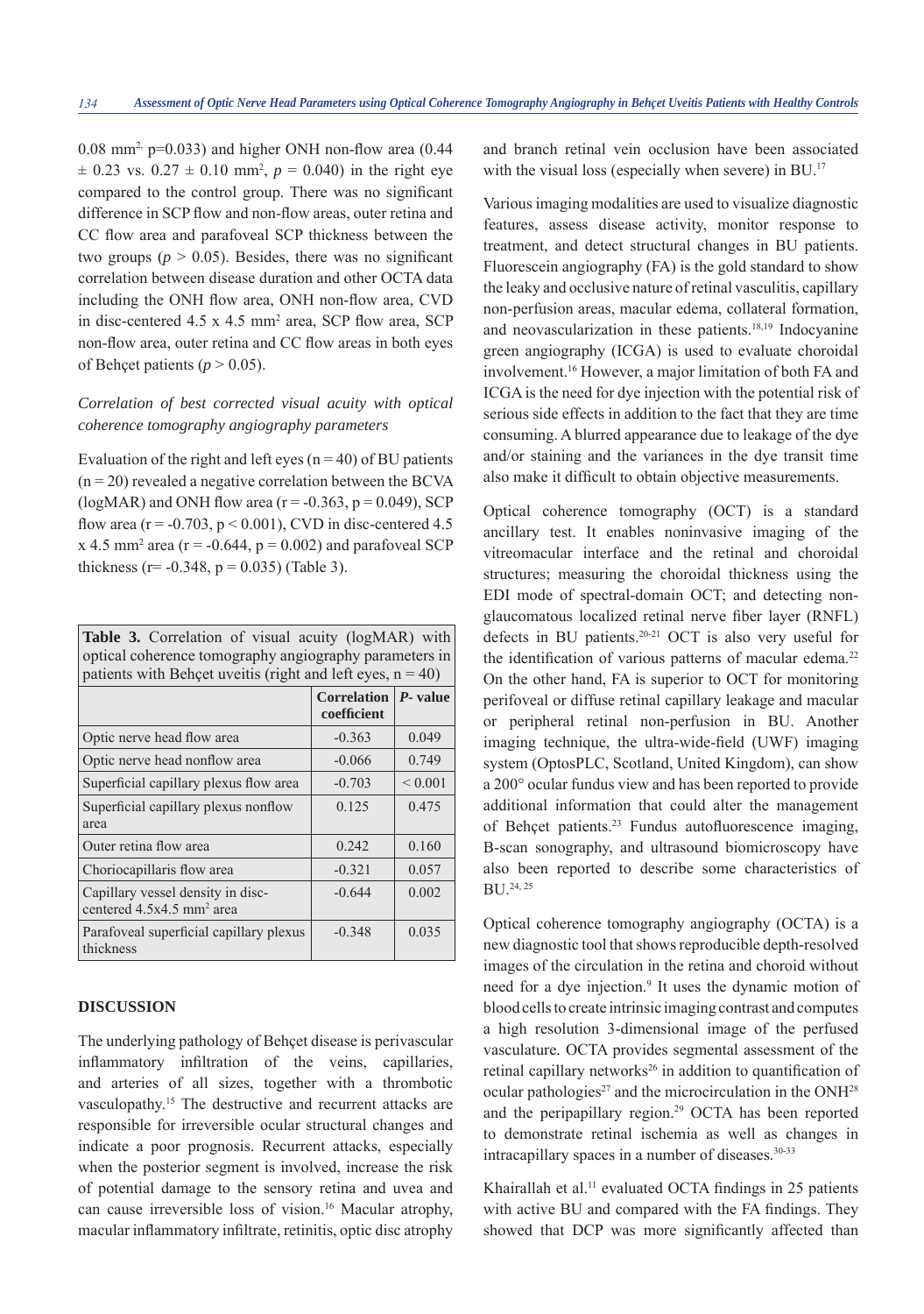

**Figure 1.** *Optical coherence tomography angiography images of a patient with Behçet uveitis at the 6 x 6-mm macular area.*  (a), Foveal avascular zone area (0.362 mm<sup>2</sup>) in the superficial capillary plexus; (b), Flow area (1.440 mm<sup>2</sup>) in the superficial *capillary plexus; (c), Flow area (1.723 mm<sup>2</sup>) in the outer retina; (d), Flow area (1.974 mm<sup>2</sup>) in the choriocapillaris.*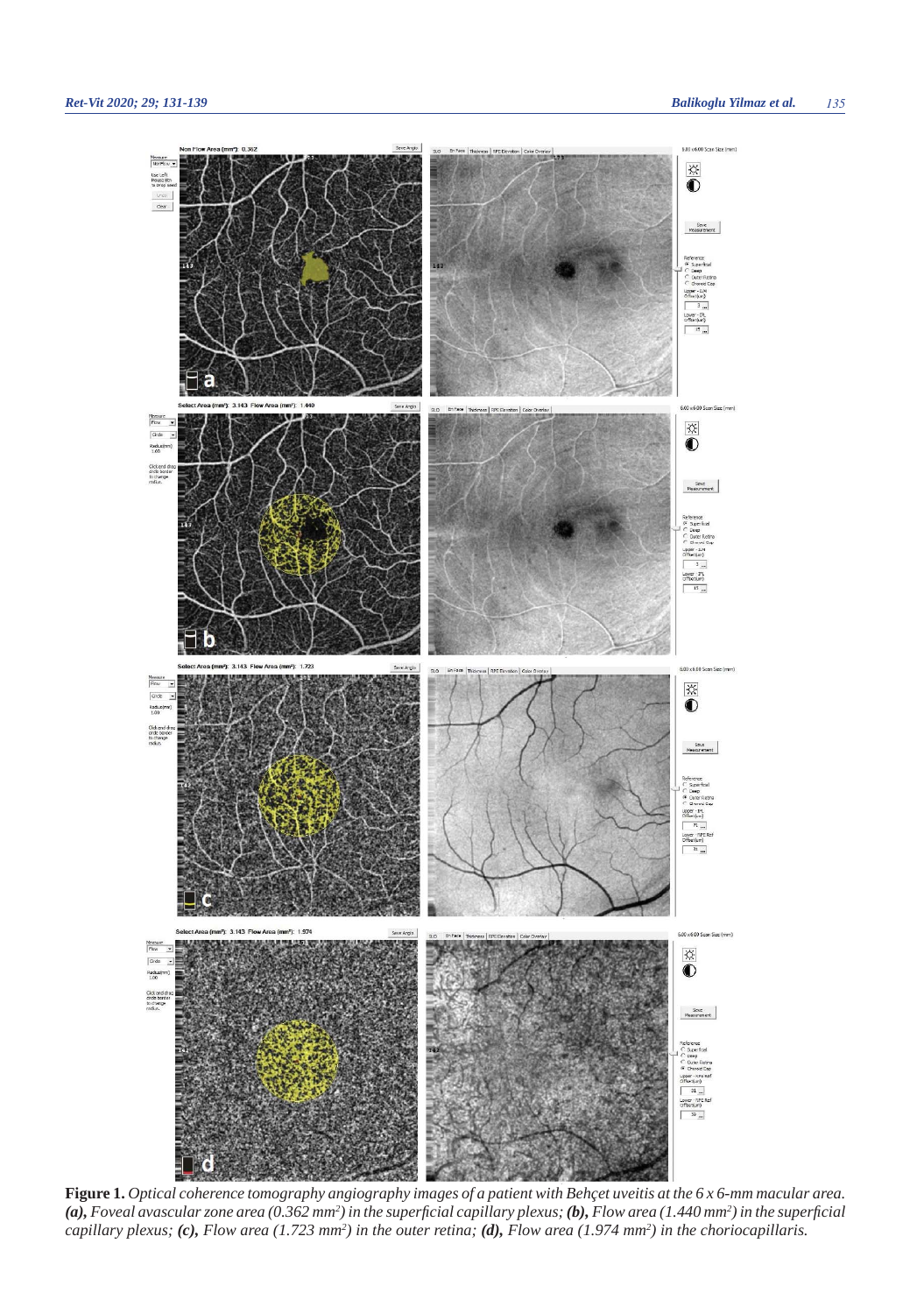

**Figure 2.** *Optical coherence tomography angiography images of a patient with Behçet uveitis at the optic disc (OD) centered 4.5 x 4.5 mm<sup>2</sup> area.* (a), Flow area (1.675 mm<sup>2</sup>) in the OD-centered area; (b), Non-flow area (0.287 mm<sup>2</sup>) in the *OD-centered area; (c), Capillary vessel density (57.18%) in the OD-centered area.*

SCP. They also suggested that OCTA is more capable than FA for a comprehensive evaluation of micro-vascular changes. They found that OCTA showed perifoveal microvascular changes (95.5% vs. 59.1%), perifoveal capillary arcade disruption (40.9% vs. 25%), retinal capillary non- and hypo-perfusion areas (86.4% vs. 34.1%) and perifoveal capillary abnormalities (rarefied, dilated and shunting vessels) (84.1% vs. 36.4%) more frequently than FA. The non-perfusion area in DCP was shown to be more severely involved than in SCP, similar to the findings of Somkijrungroj et al.<sup>2</sup> There was no significant difference between the Behçet uveitis patients and healthy groups regarding SCP flow and non-flow areas in our study. Unfortunately, we were unable to assess DCP measurements. On the other hand, Khairallah et al.<sup>11</sup> reported that the FAZ in SCP  $(0.4 \text{ vs. } 0.34 \text{ mm}^2)$  and in DCP plexi (0.72 vs. 0.53 mm<sup>2</sup>) was comparable between BU patients and the control group. Similarly, there was no difference between the FAZ areas in SCP in the eyes of BU patients and healthy controls in our study (0.34 vs. 0.36 mm<sup>2</sup> for the right eyes and 0.47 and 0.35 mm<sup>2</sup> for the left eyes, respectively).

Similar to the study by Khairallah et al., $<sup>11</sup>$  another study</sup> on 16 patients with inactive Behçet uveitis by Emre et al.34 found more prominent disruption of the retinal microvascular structure in DCP than in SCP. Additionally, both superficial CVD and deep CVD results were lower in Behçet cases than healthy subjects. The authors explained that the DCP also seems to be more vulnerable to ischemic processes than SCP as it is not directly connected to arterioles.2,34 Loss of DCP in OCTA tends to be in the earlier stage of the disease than for SCP. In another study comparing OCTA findings in 15 active and 8 inactive BU patients by Accorinti et al., SCP changes were indicated to be more closely related to active disease.<sup>35</sup> Our results are supported by these studies when the SCP parameter is considered.

A few studies have evaluated ocular parameters in nonocular BD patients. Comez et al. demonstrated microvascular changes in the retinal vascular plexus and CC using OCTA in cases with non-ocular BD.<sup>36</sup> They showed a reduction in the mean SCP, DCP, and CC flow area of the non-ocular BD patients compared to the healthy subjects.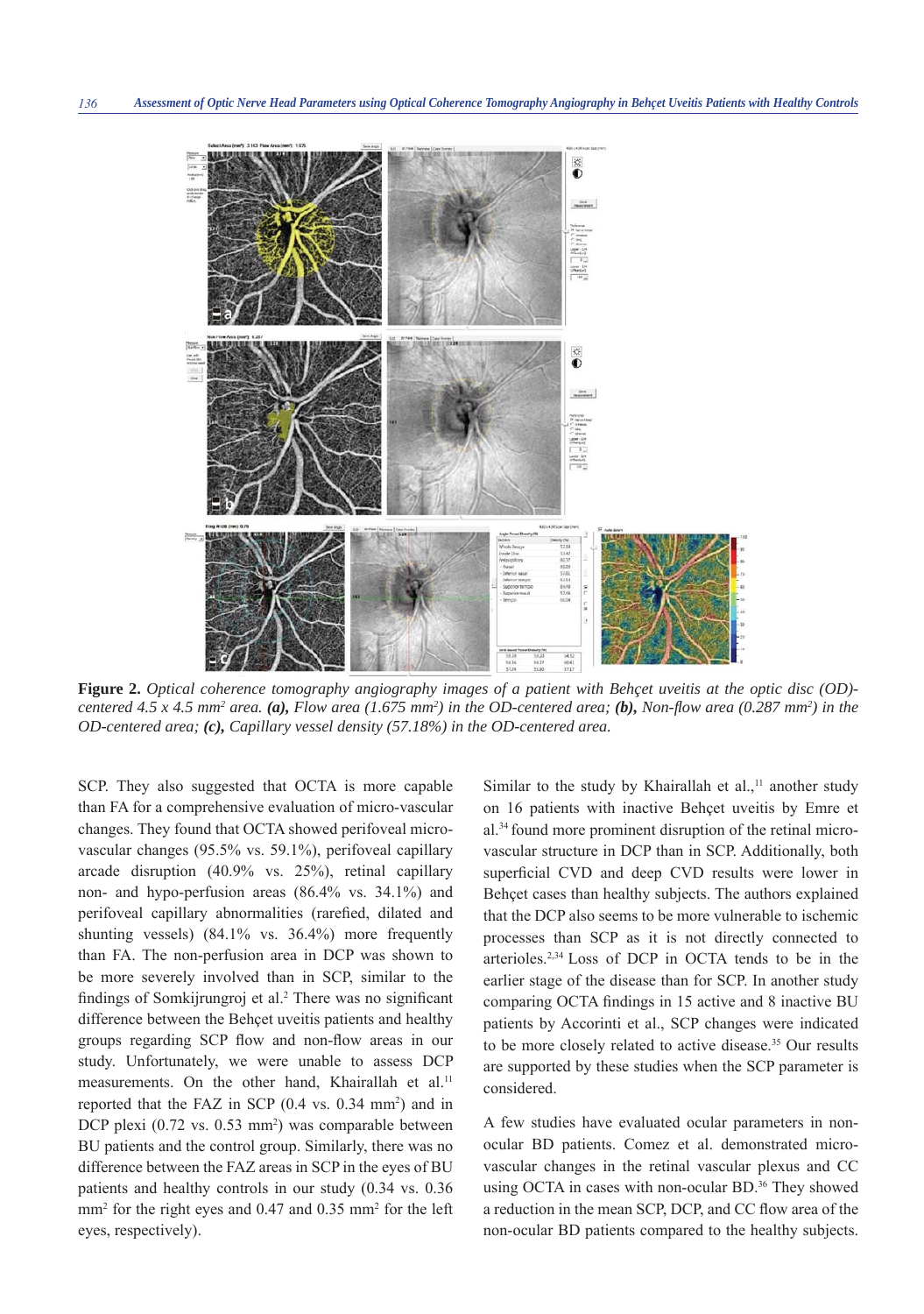However, no significant difference was observed between the two groups regarding the superficial and deep FAZ area, and the disruption of the normal structure of the capillary network was also not significantly different.<sup>36</sup> Another study has found a significantly lower mean vascular density only involving the SCP in non-ocular BD cases (20 eyes (10 patients)) compared to the control group (20 control eyes) (50.9 % vs. 57.2%).<sup>37</sup> They detected disruption of the perifoveal arcade, vessel rarefaction or perifoveal capillary dilatation with or without telangiectasia in both the SCP and DCP, with predominant involvement of the latter. However, no significant difference was found between the two groups regarding FAZ area measurements in the SCP.<sup>37</sup> These studies have demonstrated that early micro-vascular changes can be considered to have developed in the retinal vascular plexi in patients with non-ocular BD even if no ocular involvement finding is seen with OCTA, as BD is a multi-systemic and chronic recurrent inflammatory disorder. We evaluated the right and left eyes separately and included only ocular Behçet patients in clinical remission in the study group. The SCP flow and non-flow areas, outer retina and CC flow area and parafoveal SCP thickness were comparable in BU patients and the healthy controls.

The study on non-ocular Behçet disease by Goker et al. evaluated the CC flow area at three different points (1) mm, 2 mm, and 3 mm radius areas) and found that the flow area of the CC layer at these three circular zones in the BD group was similar to the healthy group.38 Another study in non-ocular Behçet patients by Comez et al. has reported a lower CC value in these patients than healthy controls.<sup>36</sup> Kim et al.<sup>39</sup> found that the subfoveal choroidal thickness was significantly higher in both the active and remission phases of BD uveitis compared to the healthy subjects by using enhanced depth imaging optical coherence tomography.37 These studies indicate increased choroidal thickness together with fluid accumulation due to subclinical choroidal involvement in both ocular and non-ocular Behçet disease patients that show any kind of vascular pathology. In contrast, our study did not find any difference with the healthy group as regard to CC flow area. We believe that OCTA may be helpful in the followup of BU patients but we were unable to fully support our theory due to the limited sample size of our study.

Investigating flow characteristics around the ONH could provide insight into the pathogenesis of uveitis. To best of our knowledge, only one study by Emre et al.<sup>34</sup> showed such changes on OCTA images of the ONH in 5 (19.2%) eyes with non-perfusion/hypo-perfusion areas and in 1 (3.8%) eye with telangiectatic capillary collaterals. However, they did provide any detail on the ONH flow and non-flow area, or CVD at the OD-centered images.

Wang et al.<sup>40</sup> compared the perfusion of the optic nerve in 36 MS patients and 27 healthy controls using OCTA and showed a lower ONH flow index (defined as the average flow signal within the ONH) in patients with optic neuritis associated with MS compared to the control group. They stated this reduction could be due to the generally decreased regional metabolic activity following nerve fiber loss, which results in decreased blood flow secondary to auto-regulatory mechanisms. We believe that there might be hemodynamic impairments in the ONH with similar mechanisms in Behçet disease. In support of these findings, we found a significantly decreased ONH flow area and CVD at the OD-centered 4.5 x 4.5 mm<sup>2</sup> area but increased ONH non-flow area compared to the control group, although only 5 (12.5%) eyes had visible optic disc pallor on fundus examination. We believe this finding may help to explain the reason of the low visual acuity in eyes without any significant optic nerve head changes on fundus examination. Additionally, optic neuropathy as neurologic involvement in Behçet's disease has been reported as ischemic optic atrophy, retrobulbar neuritis and anterior/ posterior ischemic optic neuropathy and it can also be associated with optic disc edema.41,42 Based on this, the optic disc pallor detected in 5 eyes (12.5%) in this study might be the sequel of previous optic neuropathy.

Khairallah et al.<sup>11</sup> demonstrated that BCVA (logMAR) was negatively correlated with CVD in SCP and DCP. On the other hand, BCVA (logMAR) was positively correlated with the FAZ area for the SCP and DCP, the presence of perifoveal capillary arcade disruption and capillary abnormalities in the SCP, and capillary network disorganization in SCP and DCP in BU patients.<sup>11</sup> We found that the BCVA (logMAR) showed a negative correlation with the ONH flow area, CVD in the OD-centered area, SCP flow area and parafoveal SCP thickness in BU patients. The reason could be the reduced blood flow (smaller vessel area) leading to dysfunctional retinal ganglion cells and lower visual acuity.

To the best of our knowledge, this is the first detailed report on ONH parameters with OCTA in BU patients. The limitations of our study include the limited number of patients, the inability to evaluate the changes in the patients during the attacks (activity and remission periods), and the fact that the treatment options could have modified the results. Other limitations, as reported in the literature,  $43,44$ are the fact that the device can only measure a specific area with a small field of view  $(6 \times 6 \text{ mm} \text{ macular or } 4.5 \times$ 4.5 mm2 ONH), device-related segmentation errors, ghost images due to RPE reflections and the inability of the device to detect low flow. We were also unable to correlate OCTA findings with FA in the present study.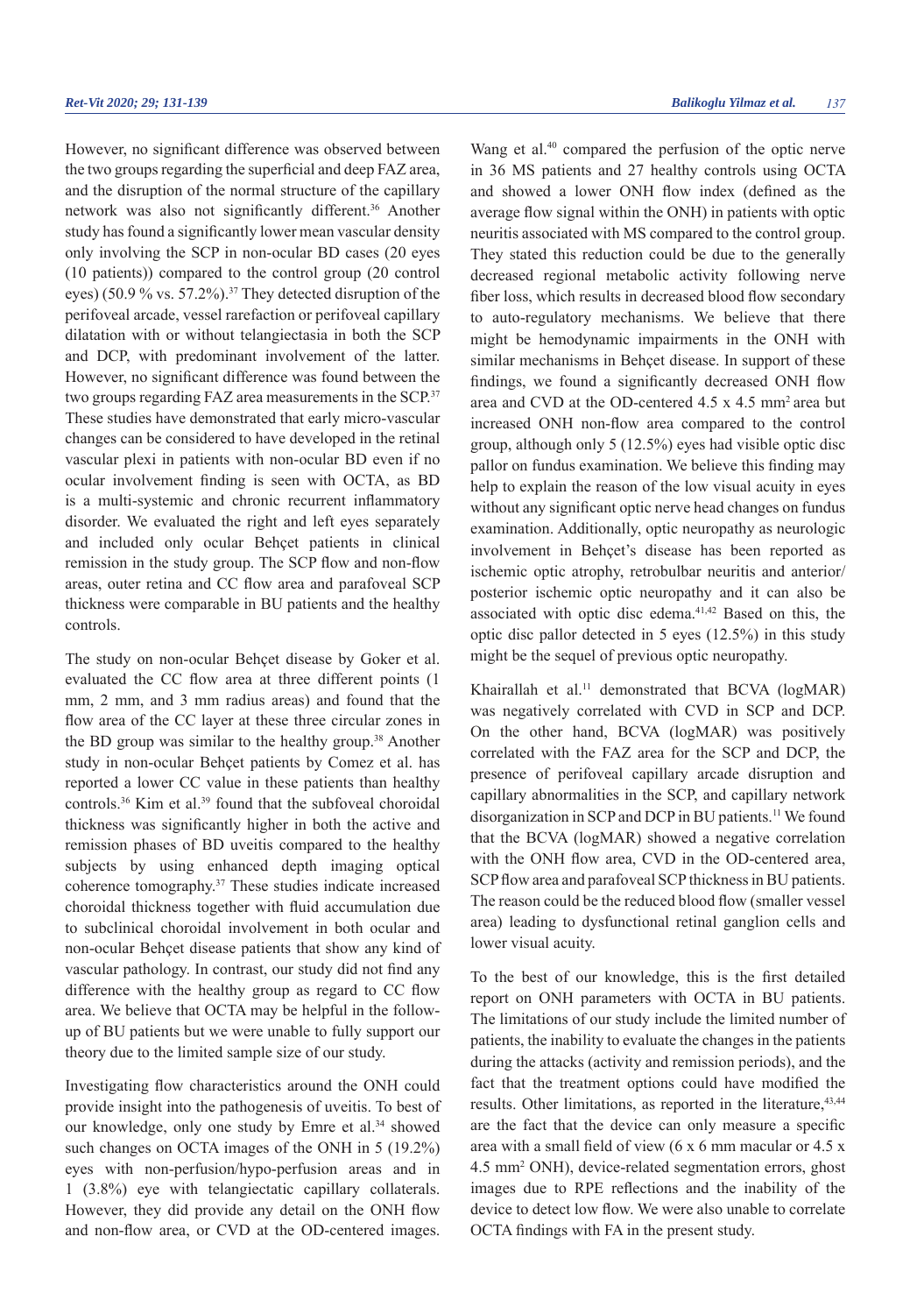In conclusion, OCTA might provide valuable information on Behçet uveitis and lead to a better understanding of structural changes in the retina, choroid and ONH. In the present study, we found decreased ONH flow area and CVD in the OD-centered area together with increased ONH nonflow area in Behçet patients. The BCVA (logMAR) showed a negative correlation with the ONH flow area, CVD in the OD-centered area, SCP flow area and parafoveal SCP thickness. To ability to measure the CVD, and non-flow and flow areas of the ONH by OCTA could show the normally unobservable effects of Behçet disease. In the light of the data from the current study and other studies in the literature, we believe that Behçet uveitis patients with low visual acuity could have micro-vascular changes of the optic nerve head in addition to retinal vascular involvement during the disease course, independent of its duration, and that these could contribute to the decreased visual acuity. The authors believe that research on the retinal vascular plexus and the micro-vascular structure of the ONH might provide new insights into the pathology of Behçet uveitis. Further studies with a larger number of patients are required for better understanding of this recent diagnostic technique.

## **REFERENCES**

- 1- Tugal-Tutkun I. Behcet's uveitis. Middle East Afr J Ophthalmol 2009;16:219–24.
- 2- Somkijrungroj T, Vongkulsiri S, Kongwattananon W, et al. Assessment of Vascular Change Using Swept-Source Optical Coherence Tomography Angiography: A New Theory Explains Central Visual Loss in Behcet's Disease. J Ophthalmol 2017;2017:2180723.
- 3- Onal S, Uludag G, Oray M, et al. Quantitative Analysis Of Structural Alterations In The Choroid Of Patients With Active Behçet Uveitis. Retina. 2018;38:828-40.
- 4- George RK, Chan CC, Whitcup SM, et al. Ocular immunopathology of Behcet's disease. Surv Ophthalmol 1997;42:157–62.
- 5- Mullaney J, Collum LM. Ocular vasculitis in Behcet's disease. A pathological and immunohistochemical study. Int Ophthalmol 1985;7:183–91
- 6- Matsuo T, Sato Y, Shiraga F, et al. Choroidal abnormalities in Behçet disease observed by simultaneous indocyanine green and fluorescein angiography with scanning laser ophthalmoscopy. Ophthalmology 1999;106:295-300.
- 7- Bozzoni-Pantaleoni F, Gharbiya M, PirragliaMP, et al. Indocyanine green angiographic findings in Behcet disease. Retina 2001;21:230–6.
- 8- Atmaca LS, Sonmez PA. Fluorescein and indocyanine green angiography findings in Behcet's disease. Br J Ophthalmol 2003;87:1466–8.
- 9- Spaide RF, Klancnik JM, Cooney MJ. Retinal vascular layers imaged by fluorescein angiography and optical coherence tomography angiography. JAMA Ophthalmol 2015;133:45– 50.
- 10- de Carlo TE, Romano A, Waheed NK, et al. A review of optical coherence tomography angiography (OCTA). Int J Retina Vitreous 2015;1:5. eCollection 2015.
- 11- Khairallah M, Abroug N, Khochtali S, et al. Optical Coherence Tomography Angiography in Patients with Behçet Uveitis. Retina 2017;37:1678-91.
- 12- International Study Group for Behçet's Disease Evaluation of diagnostic ('classification') criteria in Behçet's disease: toward internationally agreed criteria. Lancet 1990;335:1078- 80.
- 13- Savastano MC, Lumbroso B, Rispoli M. In vivo characterization of retinal vascularization morphology using optical coherence tomography angiography. Retina 2015;35:2196–203.
- 14- Huang Y, Zhang Q, Thorell MR, et al. Swept-source OCT angiography of the retinal vasculature using intensity differentiation-based optical microangiography algorithms. Ophthalmic Surg Lasers Imaging Retina 2014;45:382–9.
- 15- Evereklioglu C. Current concepts in the etiology and treatment of Behçet disease. Surv Ophthalmol 2005;50:297- 350.
- 16- Ozyazgan Y, Ucar D, Hatemi G, et al. Ocular Involvement of Behçet's Syndrome: a Comprehensive Review. Clin Rev Allergy Immunol 2015;49:298-306.
- 17- Amer R, Alsughayyar W, Almeida D. Pattern and causes of visual loss in Behçet's uveitis: short-term and longterm outcomes. Graefes Arch Clin Exp Ophthalmol. 2017;255:1423-32.
- 18- Atmaca LS. Fundus changes associated with Behçet's disease. Graefes Arch Clin Exp Ophthalmol 1989;227:340-4.
- 19- Keino H, Okada AA, Watanabe T, et al. Decreased ocular inflammatory attacks and background retinal and disc vascular leakage in patients with Behcet's disease on infliximab therapy. Br J Ophthalmol 2011;95:1245-50.
- 20- Unoki N, Nishijima K, Kita M, et al. Structural changes of fovea during remission of Behçet's disease as imaged by spectral domain optical coherence tomography. Eye (Lond) 2010;24:969-75.
- 21- Takeuchi M, Iwasaki T, Kezuka T, et al. Functional and morphological changes in the eyes of Behçet's patients with uveitis. Acta Ophthalmol 2010;88:257-62.
- 22- Ossewaarde-van Norel A, Rothova A. Imaging methods for inflammatory macular edema. Int Ophthalmol Clin 2012;52:55–66.
- 23- Leder HA, Campbell JP, Sepah YJ, et al. Ultra-wide-field retinal imaging in the management of non-infectious retinal vasculitis. J Ophthalmic Inflamm Infect 2013;3:30.